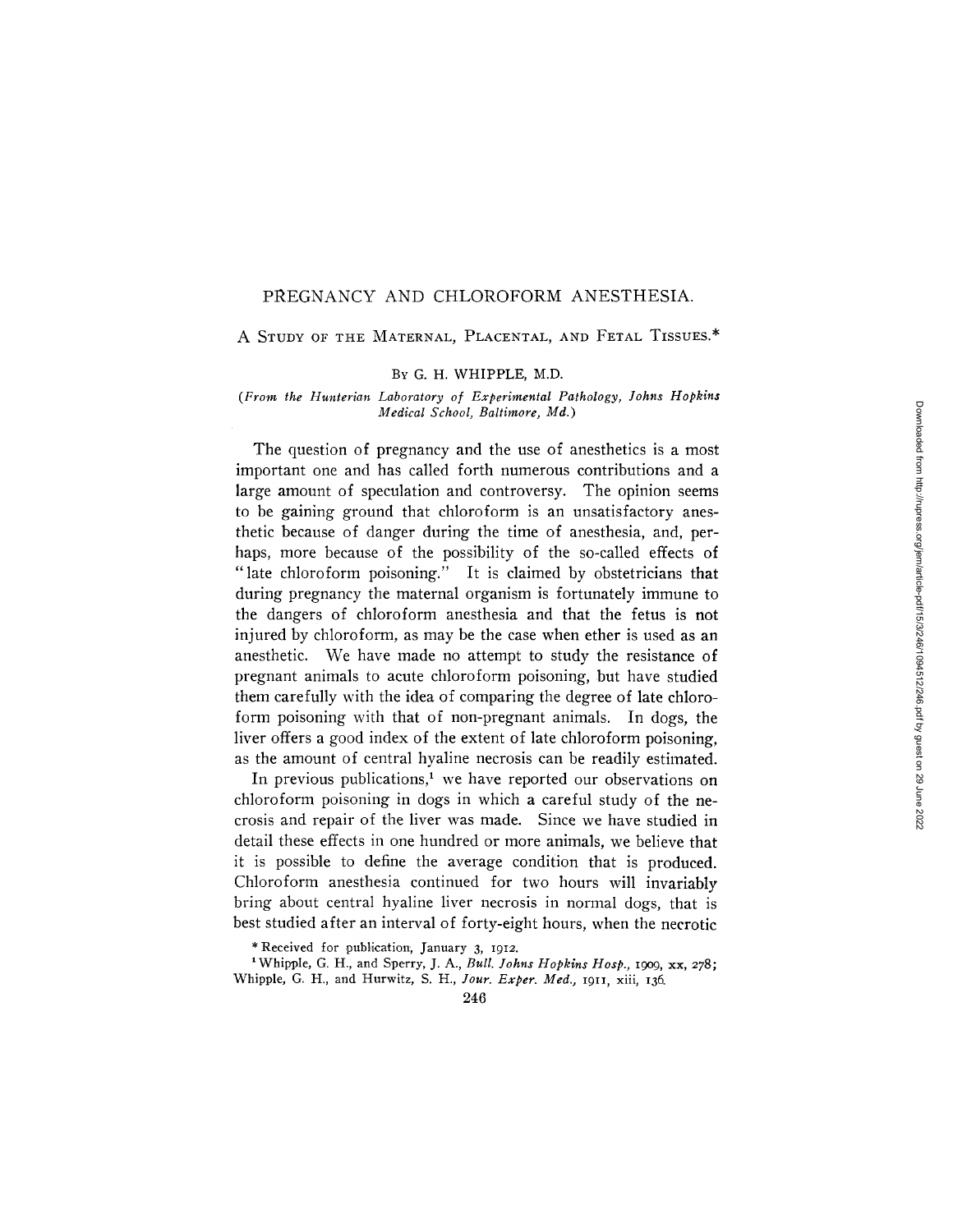areas are sharply outlined. The extent of the necrosis depends on unknown factors and includes from one fifth to four fifths of every lobule. Young animals, as a rule, are more susceptible, but the average amount of central necrosis is from two fifths to one half of each liver lobule. It is rare for an animal to be fatally poisoned after a single anesthesia; when this happens, almost complete destruction of the liver parenchyma has been produced.

It is obvious that with this wide individual variation in susceptibility to chloroform we must be cautious in drawing any conclusions as to the relative susceptibility of pregnant animals. A study of the examples given below indicates that, speaking conservatively, the normal and pregnant dog are equally susceptible to chloroform poisoning, whether in the latter case the anesthetic is administered during labor, shortly before it, or immediately following delivery. The pregnant animals show the same amount of liver necrosis as do normal animals, or even perhaps a.somewhat greater amount. These observations apply not to the effects of acute poisoning, but only to those of the late chloroform poisoning, as indicated by the liver necrosis. Clinical observations on these animals indicate that a rough estimate of the liver necrosis can be made by careful observations concerning the icterus, vomiting, bleeding from small wounds, muscular tremors, stupor, etc. These symptoms may be very slight or severe, depending upon the amount of liver injury.

It may be of interest to take up the further observations in their order of study. After establishing the point, to our own satisfaction, that the liver of a pregnant dog was as easily injured by chloroform as that of a normal dog, we studied the fetal tissues. Much to our surprise, it was found that the fetal tissues, while still *in utero* were absolutely normal and uninfluenced by anesthesia of two hours' duration. This point having been secured by repeated tests, the placental tissues were studied with the hope of clearing up this question. It was found that normally some areas of hyalinelike degeneration or necrosis may be present in the border zone between the maternal and fetal halves of the placenta. After chloroform anesthesia, these areas of necrosis may be quite conspicuous and lead to placental separation, hemorrhage, and premature delivery. The possibility then suggested was that the placenta per-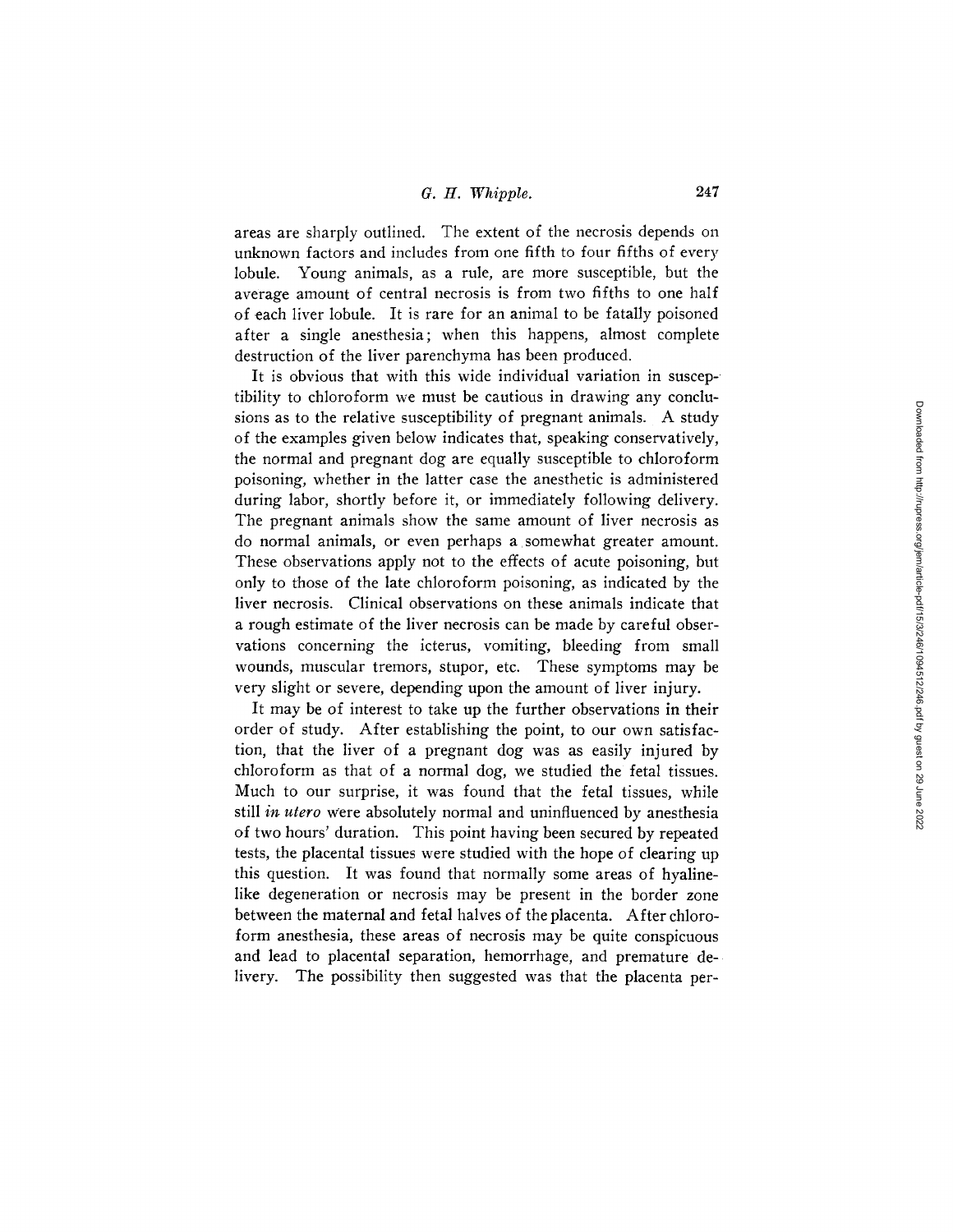### 248 *Pregnancy and Chloroform Anesthesia.*

formed some of the hepatic functions of the fetal liver and, perhaps, for this reason was susceptible to injury by chloroform.

At this point, it was thought best to test the placental and fetal tissues for chloroform. It was found that the placenta contained about one half as much of the drug as did the maternal blood, and the fetus, about one eighth as much by weight as is present in the maternal blood. This indicated about the same concentration in maternal, placental, and fetal blood, so that the absence of fetal liver injury could not be explained by lack of the drug in the circulating medium. Observations given in a following report<sup>2</sup> show that pups, for some days after birth, are insusceptible to chloroform poisoning by anesthesia, which supports the above conclusion that the fetal tissues as well are not readily subject to injury by chloroform. The reasons for this peculiar resistance of the fetal liver will be discussed later.

Opie, $3$  in a recent publication, has shown that chloroform liver necrosis plus bacterial infection may start a progressive inflammation of the liver resulting in more or less cirrhosis, a condition that never happens in the case of a simple chloroform necrosis, following which repair is perfect. Since the dangers of infection at time of delivery are conceded, we suggest that after more or less liver necrosis is caused by chloroform anesthesia of some duration, the possibility of a progressive liver injury is thus afforded.

These considerations cannot be rejected by pointing to numerous cases of pregnancy and operation where chloroform has been employed for one or two hours, and a favorable outcome has resulted. The great majority of dogs submitted to chloroform for two hours will recover after a few days with no apparent ill effects: and yet we have been able to show that liver necrosis affecting perhaps one half of every lobule will be produced that may be completely repaired in a few days by multiplication of the normal liver cells. No one can deny that it is a dangerous experiment to damage a liver so severely and trust that the injury may not be serious because the repair will be rapidly effected. There is no known method of estimating the susceptibility of persons or animals to this drug, so one can .never tell when the limits of safety have been passed.

<sup>~</sup>Whipple, G. H., *Jour. Exper. Med., 1912 ,* xv, 259.

s Opie, E. L., *Jour. Exper. Med.,* I9IO, xii, 367.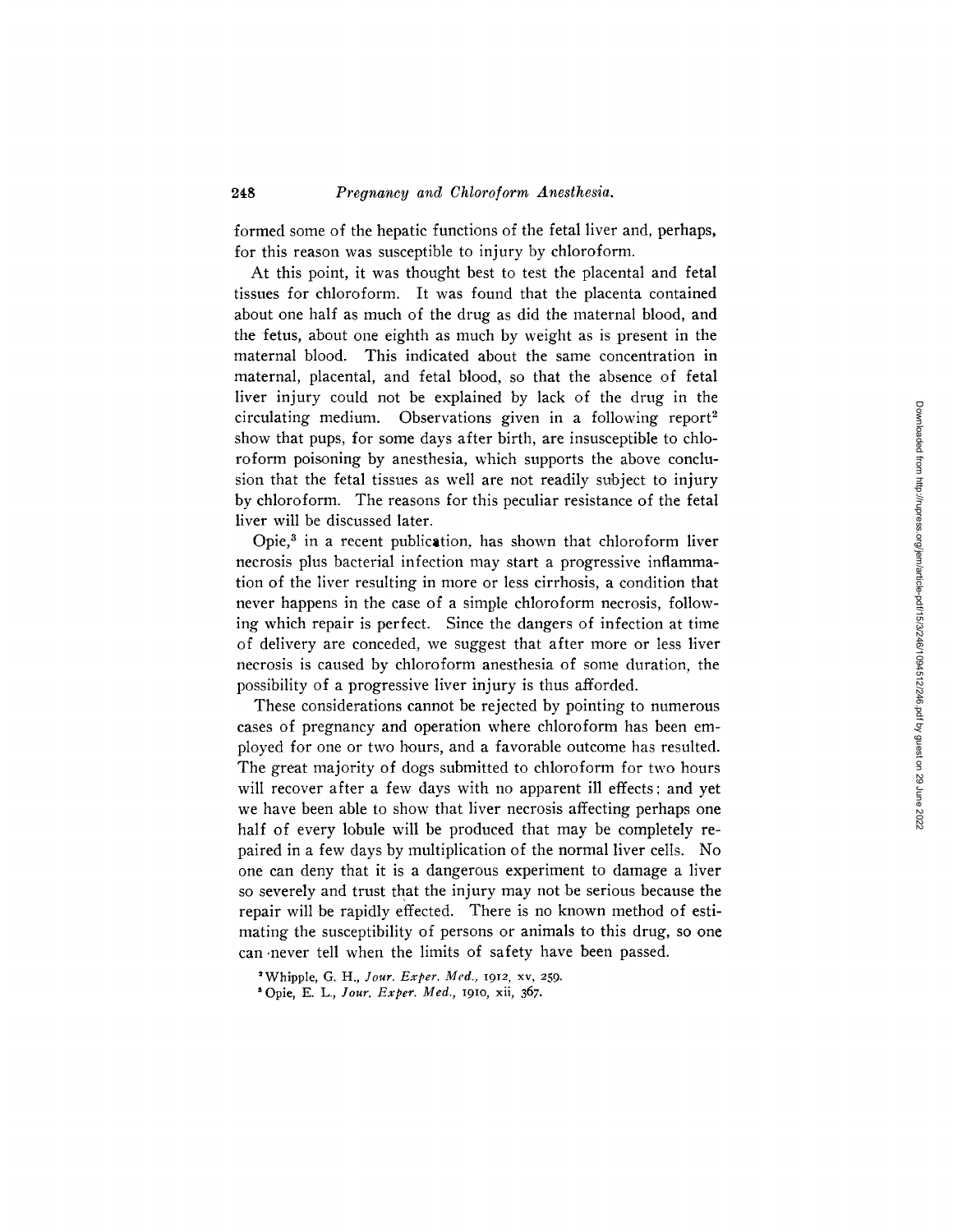# *G. H. Whipple.* **249**

**Experiments have been performed in this laboratory to ascertain whether liver necrosis following chloroform anesthesia can be prevented or lessened by bleeding and infusion at varying intervals during or after anesthesia, from which it appears that bleeding and infusion may indeed slightly lessen the resultant liver injury, but yet the variation is too small to estimate in view of individual variations in the animals. There is no evidence from these experiments that hemorrhage during delivery could have any protective influence.** 

#### EXPERIMENTAL PART.

### PREGNANCY, DELIVERY (PARTIAL), UTERINE RUPTURE, CHLOROFORM, AND LIVER NECROSIS.

 $Dog$   $B$ -17.—Large mongrel, weight 30 lbs.

November 18. Breasts very prominent; animal probably near term.

November 22. Delivery of two pups during the preceding night; one dead, the other strong.

IO:3O A. •. Chloroform anesthesia for one and a half hours; *2/5* oz. given. Anesthetic well taken, and the dog came out of it two minutes after its removal. The pup nursed normally during and' after the anesthesia.

4 P.M. One dead pup born. A little later an active pup born; nursing normally at 5 o'clock.

7 P.M. Dog very quiet and drowsy. Eyes appeared dull. Large amounts of water ingested, but there was no vomiting. Abdomen definitely tender.

November 23. Found dead.. Rigor morris present.

Autopsy performed at once. Abdomen, on incision, contained fluid of a turbid brownish color with a good deal of fibrin. A rupture in the left uterine horn was found with part of a fetus protruding into the abdominal cavity. Peritoneal surfaces greatly injected and coated with a granular, fibrinous exudate. Mediastinal glands greatly enlarged and moist. Heart dilated and contained firm clots. Right lung normal; left lung showed areas of atelectasis. Spleen normal. Intestines and stomach showed normal mueosa.

Liver enlarged, rather friable, and hyperemic. Lobulation conspicuous, but no indication of marked fatty degeneration,.

Microscopical sections show a characteristic picture of early central hyaline necrosis involving about one half to three fifths of every liver lobule. The necrotic cells are sharply differentiated from the normal cells and show beginning pyknosis of their nuclei and eosin staining of their protoplasm. There is very little fat except just in the middle zone and very few wandering cells. The extent of the necrosis, however, is very sharply outlined, indicating the usual amount of injury following chloroform anesthesia of two hours' duration.

In the uterus there has been some softening and discoloration of the placental site at the point of rupture. The rupture measured 3 cm. in diameter. Its edges were rounded and coated with fibrin. Another fetus found *in utero* showed considerable post-mortem change, evidently due to placental separation before the death of the mother.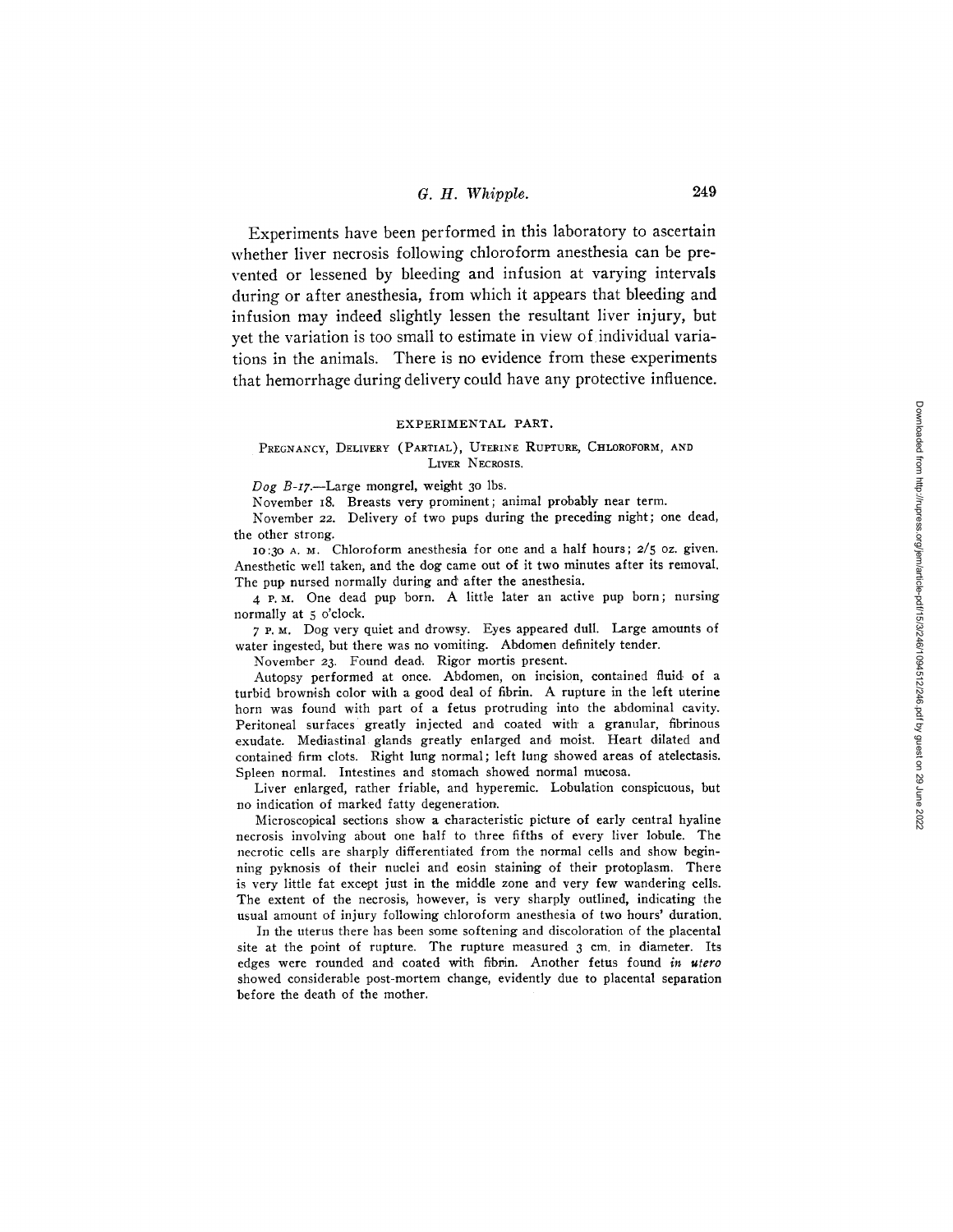Microscopical sections show the usual appearances in the placental site, with complete separation of the fetal tissues. On the peritoneal surface is an acute exudate of fibrin and leucocytes. One section of the lung shows a small patch of bronehopneumonia width a few leucocytes and some fibrin, but considerable blood in the exudate.

*Pup B-IT-a.--November* 22. Born during the preceding night; dead and cold. Autopsy at once. In the thymus, many ecchymoses. Heart and lungs negative. Liver rather soft and blood-stained. Kidneys congested. Other organs normal.

*Pup B-17-b.*—November 22. Born during the night; active and strong.

November 23. Pup not well; had not been properly nursed. Died 3 P.M.

Autopsy showed marked congestion' everywhere. Intestines distended with gas and curds, and splotched with purple areas. Thymus pale. Heart greatly dilated. The lungs showed a few purplish areas. The spleen presented a mottled reddish purple appearance. Liver normal in gross. Kidneys congested. Blood clots of normal toughness.

Microscopical sections of the liver show normal parenchyma. The liver was evidently actively concerned in forming red blood cells. Fat stains show only a few tiny fat droplets here and there. Spleen and kidney sections normal. The small intestine shows extensive hemorrhage into the submucosa, as well as less extensive hemorrhages into the subserous tissue.

*Pup B-17-c.*--November 22, 4 P.M. Born four hours after chloroform anesthesia of mother.

November 23. Pup cold and did not look well. This pup had been subjected to chloroform anesthesia for one and one half hours while in the uterus and was born shortly afterwards. The findings in this pup's liver are of particular interest when contrasted with the mother's liver. Pup died 2 p. m.

Autopsy at once. Intestines greatly distended with gas and mottled with purple patches, as in the preceding case. Blood clots quite normal. The lungs showed large purplish areas of bronchopneumonia. Spleen, pancreas, and kidneys negative. The liver showed normal lobulation and an indefinite purplish mottling.

Microscopical sections of the liver show no evidence of cell necrosis. Great numbers of blood-forming ceils everywhere in the sections. Fat stains show scattered, small droplets of fat in the cell protoplasm, as is normally present in control animals. Lung sections show an extensive bronehopneumonia with considerable hemorrhage. The small intestine shows rather extensive submucous hemorrhages with some edema of the mesentery. Pancreas and kidney sections normal.

It is of particular interest to compare the findings in the maternal and pup livers. The maternal liver showed the usual susceptibility to chloroform poisoning, although the anesthetic was given during delivery. The pup that was born before anesthesia presented normal tissues in gross and under the microscope. The pup that had been subjected to chloroform anesthesia *in utero,* with birth a few hours later, died later than the mother, but the liver tissue showed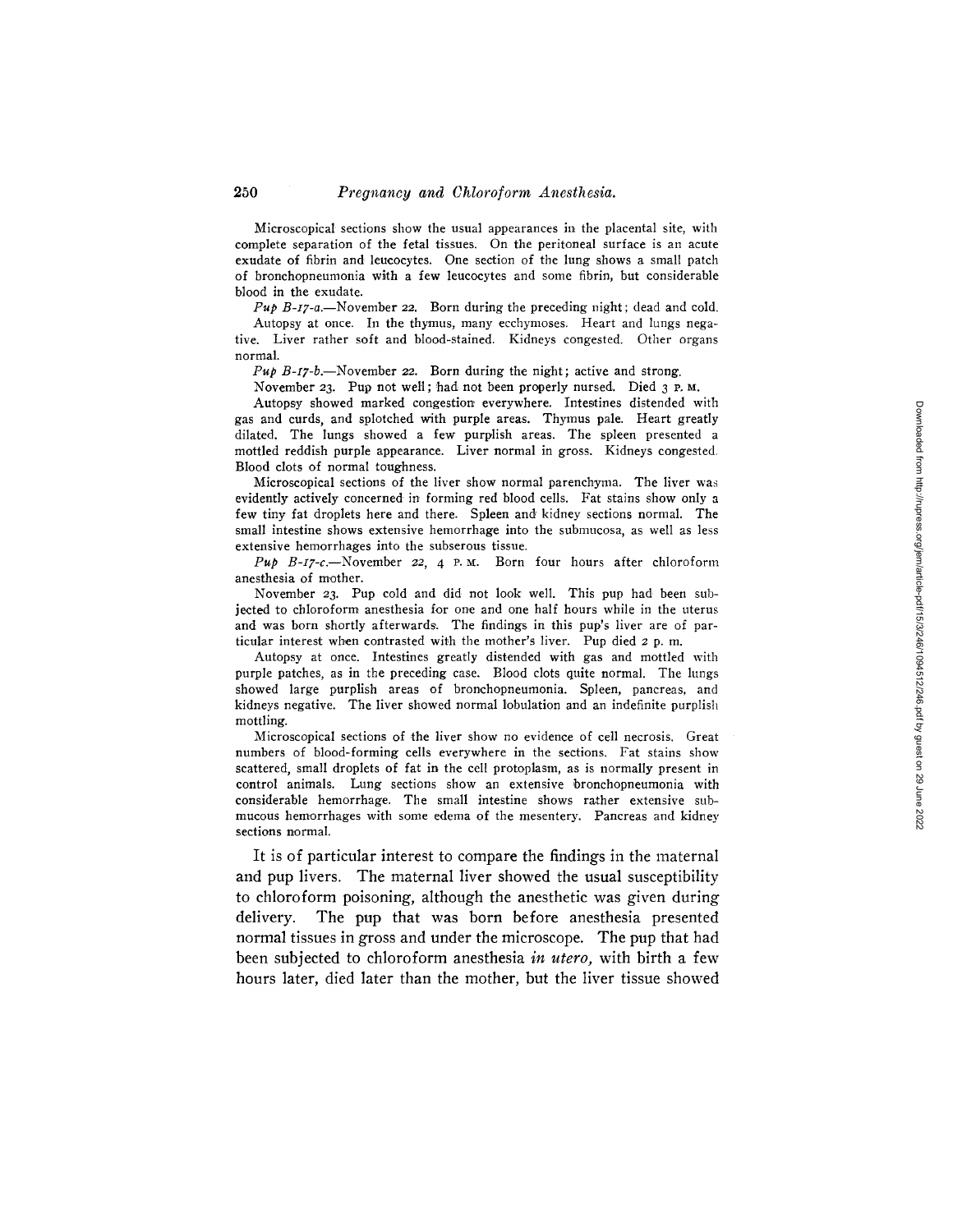not the slightest evidence of necrosis due to the action of chloroform which must have been circulated in the fetal blood. The tissues in all respects were similar to those of the control animal born before administration of the anesthetic.

#### PREGNANCY, CHLOROFORM, PARTIAL UTERINE RESECTION (REPEATED). MATERNAL LIVER NECROSIS AND NORMAL FETAL LIVER.

*Dog* 88.--Large, fat, long haired mongrel, weight 47 lbs.

January 28. Operation for removal of fetuses (control). Ether began at IO:50 A. M.; changed to chloroform at II:30. The left uterine horn including one fetus was removed and the end of the uterus closed by mattress sutures. Chloroform anesthesia was continued for two hours, I oz. being given. During the latter part of the anesthesia, muscular tremors were very striking, indicative of intoxication. The resected uterine horn containing one fetus was injected and placed in formalin.

January 29-30. Dog quiet. No bleeding and no vomiting.

January 3I. Animal well. Urine contained bile pigment.

Second operation, with chloroform anesthesia, beginning at  $10:35$  A. M. Chloroform anesthesia continued for two hours;  $I_{4}^{1}$  oz. given. Anesthesia not well taken, and muscular tremors very conspicuous. Operative incision through the right rectus with removal of a part of the right uterine horn including two fetuses. It is found that there has been some intra-uterine hemorrhage associated with placental separation. The blood in the uterus was black and unclotted. The uterus and two fetuses were preserved in' formalin. There was a good deal of bleeding during the operation and oozing from all severed vessels, indicating a low fibrinogen content in the blood. There had been a good deal of hemorrhage into the uterus, as indicated by its color.

February I. Dog weak, but no vomiting in the morning.

2:30 P.M. Vomiting frequent, and animal obviously much poisoned. Under anesthesia, animal bled to death from the carotid artery. This blood contained only a trace of fibrinogen.

Autopsy performed at once. Heart normal except for a slight increase in pallor. Lungs normal. The subcutaneous and fat tissues everywhere showed marked jaundice. Spleen, pancreas, stomach, and intestine normal. The kidneys showed opaque medullary rays, but otherwise were negative.

Liver large, pale, and friable, with conspicuous lobulation. The centers of the lobules were depressed and of a bright pinkish color, while the edges were yellow, opaque, and swollen.

In the uterus, operation wounds had healed well and there was no exudate in these areas. The left horn contained two fetuses which were preserved in formalin. The right horn contained one fetus. The lower part of the uterus contained four fetuses, two of which were macerated and associated with a good deal of dark, fluid, unclotted blood. One fetus had a normal placenta and appeared normal in every respect. An incision was made into the thoracic cavity and the heart was found beating vigorously. This fetus also was preserved in formalin.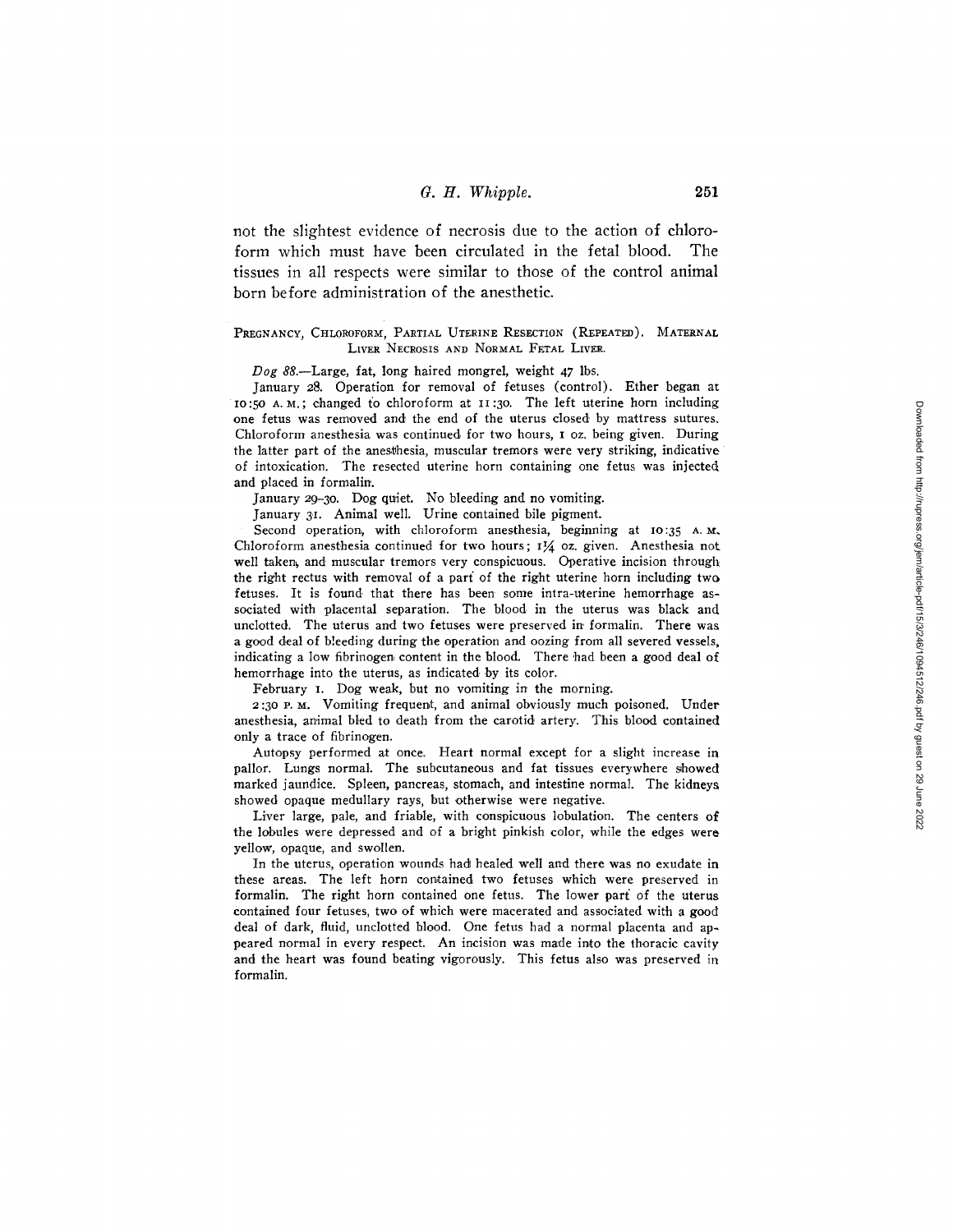Control fetal tissues were removed before chloroform anesthesia. Microscopical sections of fetal liver perfectly normal, but of rather immature type. The blood-forming elements are very conspicuous. The placenta shows normal tissues everywhere. Small, indefinite areas of hyaline degeneration or necrosis involving some of the tissue at the junction of the maternal and fetal tissues. Some sections show marginal hemorrhage with a little thrombus formation, but there is no hemorrhage into the placental tissues. Glycogen is conspicuous in many of the fetal cells which were intimately associated with the maternal glandular epithelium.

Tissues removed three days after chloroform anesthesia of two hours. The fetal liver sections are quite normal in every respect and exactly similar to the control. There is no indication of any liver necrosis. The placental tissue shows evidence of considerable hemorrhage in the border zone between fetal and maternal tissues. Hemorrhage is present also in the depths of the uterine mucosa. Some parts of the fetal placenta show necrosis suggesting infarct formation. Edema was marked in some areas. The areas of hyaline necrosis in the border zone are much more conspicuous than in the control sections.

The tissues obtained at autopsy had been submitted to chloroform anesthesia of four hours' duration; the first period of two hours, four days previously, °/he second period of two hours, one day previously. The maternal liver sections show the usual central hyaline necrosis involving about one half of each lobule. Fatty degeneration of an extreme grade is present in addition, involving the 'greater part of the liver cells which are not completely necrotic. Very little normal liver tissue present. Perhaps one or two rows of liver cells about the portal spaces are relatively normal. Numbers of wandering cells are present and mitotic figures are seen, indicating a beginning hepatic regeneration. Fat stains show an extreme grade of fat deposit in the peripheral zone of every lobule. Kidney sections show numerous fat droplets in collecting tubules, more numerous than normally, but probably having no significance. Sections of the other organs are normal. Placental sections show practically the same picture described above. Some of the placental sites show a good many polymorphonuclear leucocytes in the villi of the uterine mucosa, but this picture is not unusual in animals that have not been operated upon. The fetal portion of the placenta shows some areas of themorrhage.

Fetal tissues were examined in considerable detail and presented a uniform picture in every case. The liver was practically identical in every respect with the control liver. There is not the slightest indication of any injury or necrosis in sections taken from the various fetuses. The heart, thymus, intestine, and lung sections are all normal. One kidney section shows a few small hemorrhages into the cortex, but the other sections are normal. Fat stains show some fine droplets in the collecting tubules of the kidney.

To summarize : Dog 88, about one week before term, was poisoned by chloroform anesthesia and presented liver necrosis of the usual type and extent. Control fetal and placental tissues removed before anesthesia were normal. Fetuses removed three days after the first anesthesia were normal, as was one fetus at autopsy one day after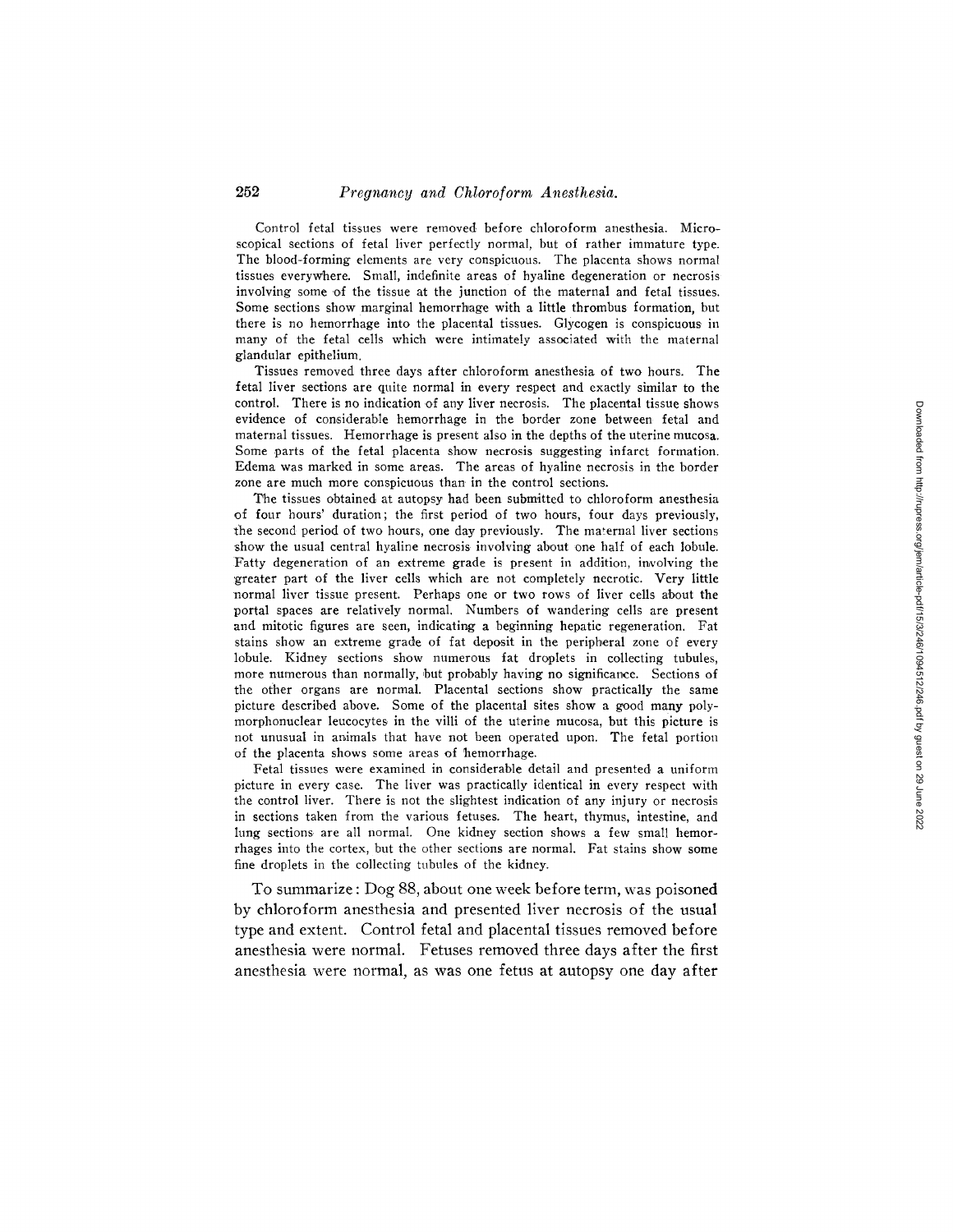the second chloroform anesthesia. The fetal liver tissues showed no evidence of necrosis and injury. The placentæ showed some necrosis in the border zone between the maternal and fetal halves with more or less hemorrhage and separation. The blood of the mother showed the usual drop in fibrinogen, which is an important predisposing factor in hemorrhage.

## PREGNANCY, CHLOROFORM, LIVER NECROSIS, AND FATAL UTERINE HEMORRHAGE.

*Dog* 3t.--Large bull terrier, weight 38 lbs.

May 2. Chloroform anesthesia for two hours;  $I/4$  oz. given. Anesthetic poorly taken. Muscular twitchings conspicuous.

May 3. Animal appeared well. Fetal movements felt. Slight bleeding noticed from vagina.

May 4. There had been bleeding from the vagina during the night, but the animal seemed bright. There was some vomiting and no appetite. Chloroform anesthesia for one and one half hours in forenoon;  $\frac{1}{4}$  oz. given. Death 3:30 P.M.

Autopsy at once. Liver large, swollen, friable, and presented the usual appearance in chloroform poisoning. Every lobule showed a red center and yellow margin. Microscopical sections suggest acute yellow atrophy. Only a few intact liver cells remain about the portal structures, and these cells contain great numbers of fat droplets. The cemral portions show extreme hyaline necrosis with numbers of wandering cells.

This necrosis obviously was due to the first chloroform anesthesia, as death occurred four hours after the second anesthesia, which would, permit of no histological change as the result of the second anesthesia.

The uterus was very large and there has been considerable intra-uterine hemorrhage with fluid and clotted blood together with eight fetuses. The placentae showed partial separation from the uterine wall. Microscopical sections show a certain amount of necrosis in the border zone between maternal and fetal tissues in the placenta. Fetuses normal. Sections from the different organs are normal. Liver sections were studied with particular care and show no signs of necrosis nor of cell injury. Blood formation going on actively in the liver sinuses.

#### PREGNANCY, CHLOROFORM, LIVER NECROSIS WITH HEMORRHAGE, AND NORMAL FETAL TISSUES.

Dog B-15.-Large white bull dog, weight 38 lbs. Breasts quite prominent, and dog undoubtedly close to term.

January 8. Chloroform anesthesia for two hours; 1<sup>3</sup>0z. given. Muscular tremors well marked during anesthesia, and recovery rapid after anesthesia.

January 9. Dog seemed pretty well.

January Io, Io A.M. Operation under ether anesthesia with complete removal of uierus in the usual way. There was very free bleeding during the entire operation with continuous oozing from every cut tissue. At the close of the operation, the abdomen contained about 3o c.c. of fluid blood in which nothing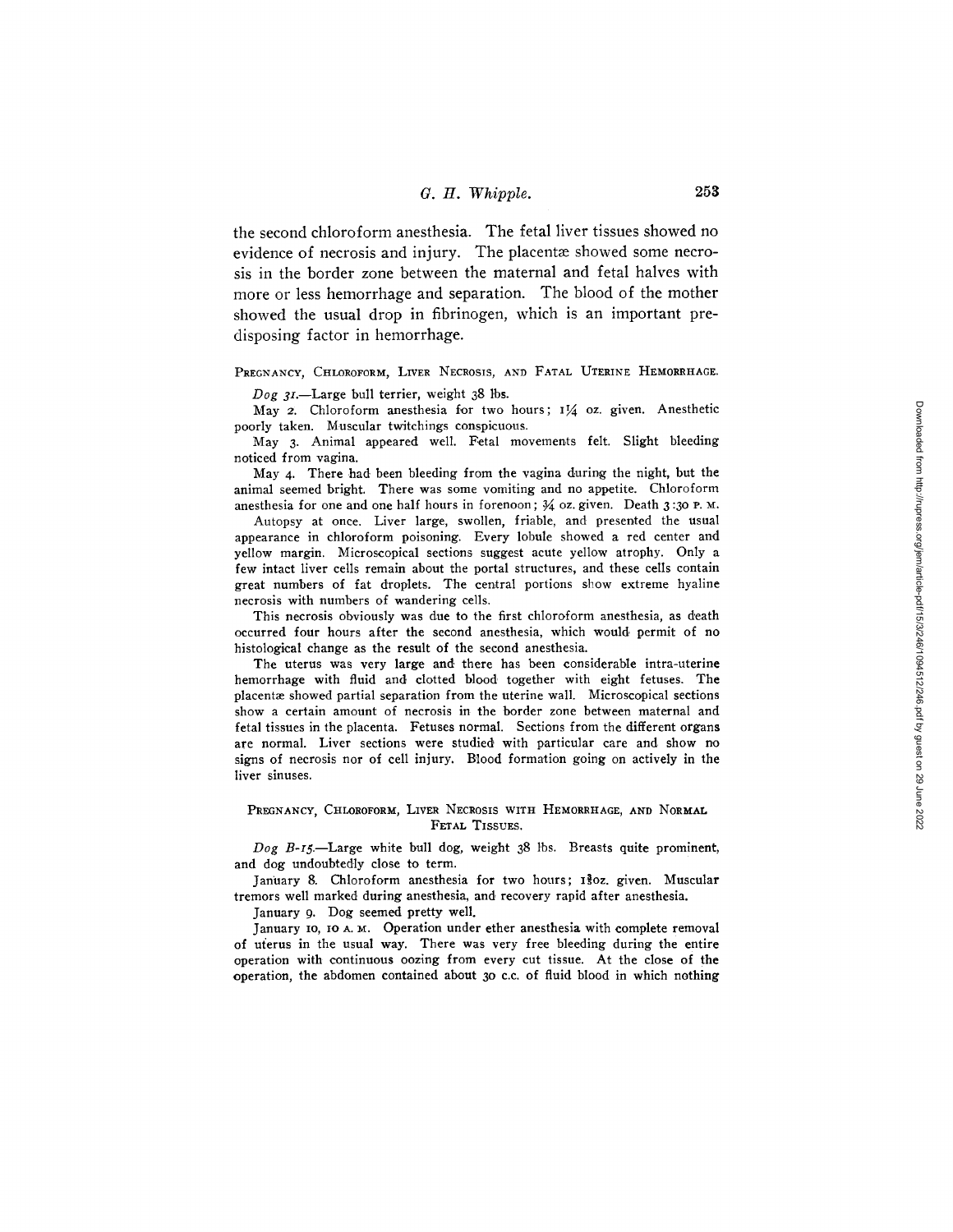but the most delicate filmy clots could be found on mopping out with gauze. It was evident that the animal would bleed to death because the clots were not sufficient to close the severed vessels, and the animal was bled to death at the end of the operation. Blood (200 c.c.) collected in a large cylinder was allowed to clot, but the clots were so delicate that the blood could readily be poured into another receptacle. A few filmy, flabby clots formed on the sides of the cylinder, and after settling amounted to 15 e.c. by volume. They could be easily broken up by passing a glass rod through the coagulum. The fibrinogen, as determined by heat coagulation, was scarcely more than a trace. The other elements of blood coagulation were normal.

Autopsy performed at once. The heart contained fluid blood. Lungs normal except for a few tiny purplish areas not over 5 mm. in diameter. Spleen, pancreas, stomach, and intestines perfectly normal.

Liver.-The liver was large, friable, and fatty, and presented the typical picture of chloroform necrosis. The lobules showed conspicuous red centers and swollen, opaque, yellow margins. The kidneys presented the normal architecture, but the cortex was rather more opaque than normally, and a little swollen.

*Uterus.--The* uterus, after operative removal, put at once into formalin, and at this time violent movements were noted, indicating viability of the majority of the fetuses. After four hours' fixation, two of the fetuses were cut out of the uterus and fixed more carefully for histological study, part of the tissues being placed in Zenker's fluid, and part in fresh formalin. The fetuses were obviously well developed and very near term. After twenty-four hours, the uterus was. dissected, and eight well developed fetuses were found. Particular care was taken to preserve the placentae without disturbing their attachment to the uterine wall. Some of them showed small hemorrhages with extravasation at the edges of the placental sites, but there was no complete separation of any placenta from the uterine wall.

Microscopical sections (maternal tissues) show the usual type of central hyaline necrosis involving about one half of each liver lobule. The remaining liver tissue shows an advanced grade of fatty degeneration, only a few normal liver cells remaining about the portal spaces. Wandering cells are numerous, especially polymorphonuclear leucocytes. Fat stains show great numbers of fat droplets in the marginal and central zones of every lobule. Other tissues normal. The fetal tissues present no evidence of cell necrosis. Liver sections show a pretty mature parenchyma with, however, quite a good many bloodforming elements present. The liver cells show a pale protoplasm, but fat stains show only small, uniformly distributed fat droplets present in normal controls. The placental sections show rather extensive hemorrhages into the marginal zone between the maternal and the fetal tissues. In places, laminated thrombus masses had been formed in such areas. There are extensive areas of hyaline necrosis in the boundary zone, perhaps accounting for a part of the placental separation. A part of the fetal placenta shows beginning infarct formation with numbers of polymorphonuclear leucocytes particularly in the margins of such areas.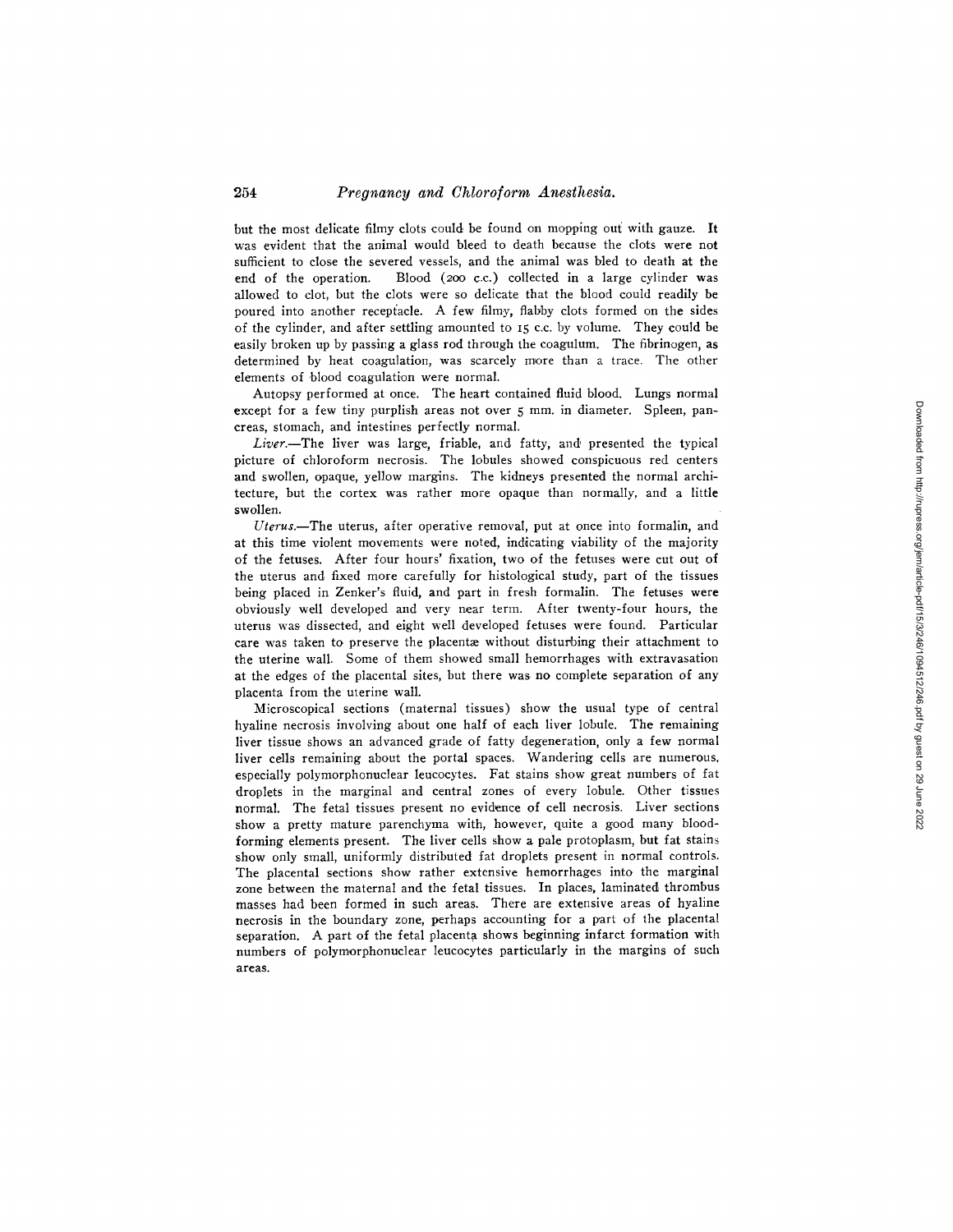## *G. It. Whipple.* **255**

**This dog (B-I5) was possibly more susceptible than normally to chloroform poisoning. Anesthesia of two hours' duration caused extreme and probably fatal liver injury with almost complete disappearance of the blood fibrinogen and uncontrollable hemorrhage at operation. Such dogs often die from spontaneous gastric, intestinal, or peritoneal hemorrhage. The fetal tissues nevertheless were quite normal. The placental tissues showed some necrosis and hemorrhage with beginning placental separation.** 

PREGNANCY, CHLOROFORM, UTERINE RESECTION, AND LIVER NECROSIS.

*Dog* 89.--Old black and tan, weight 2o lbs.

February 17. Chloroform anesthesia for two hours, beginning at II :2o A. M.;  $\frac{3}{5}$  oz. given.

February 18. Dog quiet but seemed normal.

February 19. II A.M. Operation (ether anesthesia) with total resection of uterus. Liver seen at operation was large and tense with conspicuous markings. The lobules had a bright red center and a conspicuous yellow margin, the characteristic picture of chloroform poisoning at this stage. There was a good deal of bleeding everywhere from the severed vessels, with oozing from the edges of the wound. Clots were inconspicuous and flabby.

February 23-March I. Animal made an uneventful recovery.

The uterus was placed in formalin, the ends being secured by clamps to prevent escape of the fetuses. The specimen was dissected after twenty-four hours, and it was found that the right horn contained three partly macerated fetuses associated with soft placentæ, in which there had been a certain amount of hemorrhage, but only slight hemorrhage beyond the sites of the placentæ. The left horn showed one partially macerated fetus with considerable hemorrhage into the placenta. There are two normal, well preserved fetuses with normal placentæ in this horn.

No tissue was removed from the maternal liver at the time of operation, but the gross appearance made it certain that the usual hyaline central necrosis was present. This is supported too by the evidence of lowered fibrinogen in the blood. On microscopical section, the uterus shows the usual picture, described previously. The areas of hyaline necrosis in the boundary zone between the fetal and maternal tissues are quite conspicuous, apparently more so than normally, and there are hemorrhages into this same tissue. There are some areas of hyaline necrosis in the placental portion involving numbers of villi here and fhere, associated' with a good many polymorphonuclear leucocytes. Sections through some of the placental sites show nothing unusual. Polymorphonuclear leucocytes are quite numerous in the large villi of the uterine mucosa. Liver tissue removed from different fetuses is normal. Liver sections show rather immature parenchyma with great numbers of blood-forming cells. The liver cells everywhere are normal and show no indication of necrosis. Fat stains show a few scattered fat droplets of small size. Sections of lungs and kidneys normal.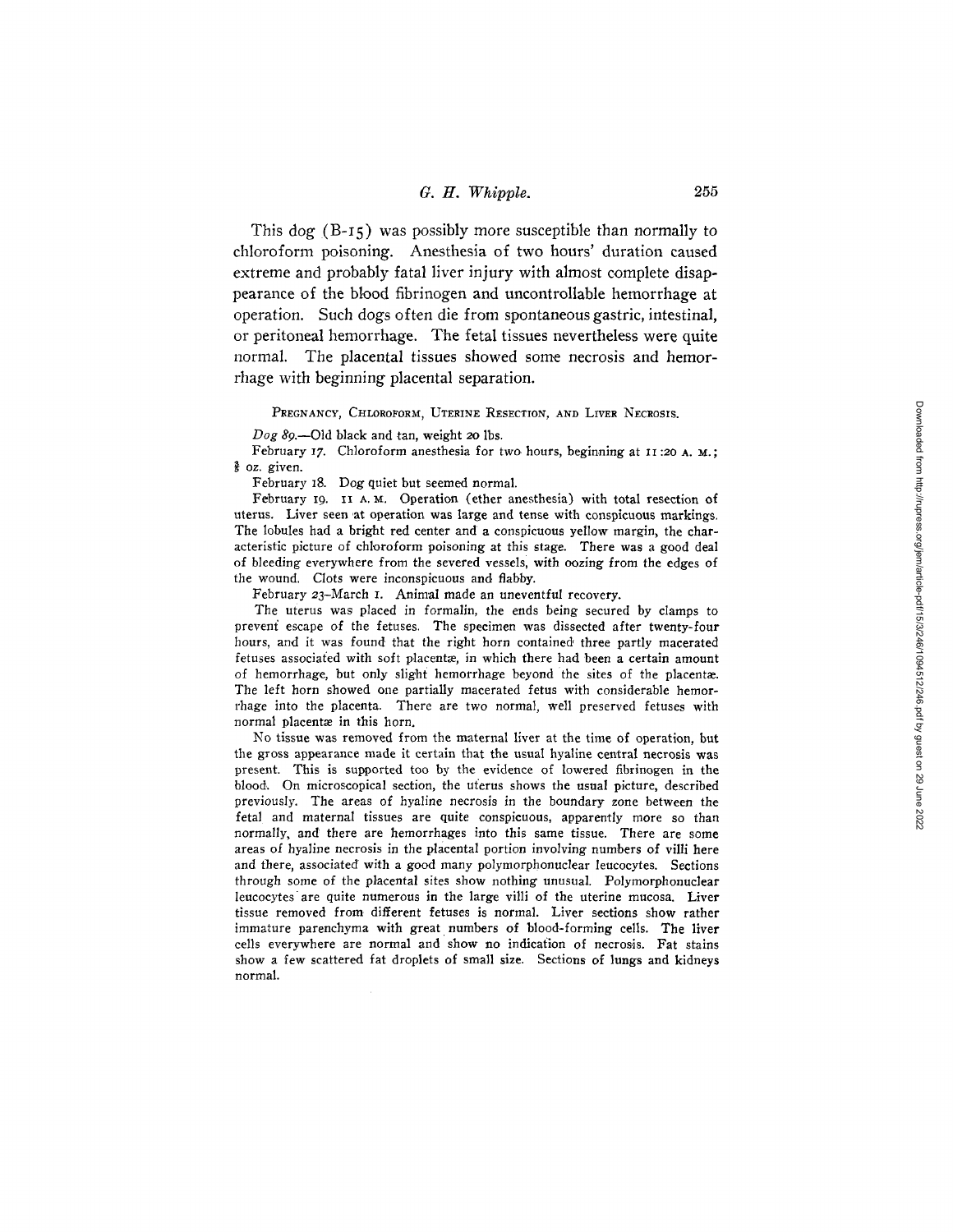### PREGNANCY, CHLOROFORM, AND LIVER NECROSIS. CHLOROFORM DEMONSTRATED IN FETUS AND PLACENTA.

Dog 106.--Small black and tan dog, weight 171/2 lbs.

May 12. Chloroform anesthesia for two hours;  $\frac{3}{5}$  oz. given. Operation done through the right rectus with amputation of ihe left uterine horn. This portion of the uterus contained three pups. The largest one (weight 17o grams) was used to test for the presence of chloroform. Chloroform was demonstrated to be present (Ragsky process).

The two smaller fetuses were examined for chloroform and shown to contain a definite amount of this drug (o.0o5 per cent.) in 194 grams of fetal tissue. Placental tissue from these same fetuses was examined and found to contain o.o2o per cent. of chloroform in 4o grams of tissue. These determinations were done after the Ragsky method? The method consists in a distillation of macerated tissue and decomposition of the distillate in a heated glass tube with a collection of the hydrochloric acid in a standard solution of silver nitrate. The circulating blood in an animal under chloroform anesthesia contains o.o3 per cent. to o.05 per cent. of chloroform? It will be seen that the placental tissue which is very rich in blood contains about half the normal amount present in the circulating blood, and, the fetal tissues about an eighth of the amount normally presen{ in the maternal blood. This would indicate that the fetal blood contained relatively the same amount of chloroform as the maternal blood. The absence of liver necrosis in the fetal liver then must be explained not by absence of chloroform in the blood but by some insusceptibility of the liver parenchyma to this poison which acts so specifically upon the adult liver. It will be seen later that the liver of pups shortly after birth is likewise insusceptible to the toxic action of chloroform in the blood present in sufficient amount to bring about anesthesia.

May 13. Some vomiting. One pup (No. io6-A), born during night and given to dog 107 to nurse.

May I4. Dog found dead in cage.

Autopsy showed no peritonitis and no hemorrhages in the peritoneal cavity. Thorax negative. Heart contained small flabby clots. Lungs presented a few small, purplish patches. Spleen, pancreas, stomach, and intestines negative. The liver showed the characteristic picture of chloroform poisoning with central necrosis. The uterus showed a clean operation wound. One fetus was jammed transversely in the pelvis. The other two fetuses appeared relatively normal. They were preserved in formalin.

Microscopical sections show an extreme grade of central hyaline liver necrosis in the maternal organ. This central necrosis involves about four fifths of every liver lobule, and only one or two rows of relatively normal liver cells remain about the portal structures. Fat droplets are conspicuous in these intact liver cells. It is probable that this liver necrosis was largely responsible for the death of the mother, although the incomplete delivery with transverse presentation may have been a factor. The kidneys show a good many small fat droplets

\* Peterson and Haines, Text-Book of Legal Medicine and Toxicology, Philadelphia, I9o4, ii.

<sup>5</sup> Meyer and Gottlieb, Die experimentelle Pharmakologie, Berlin, 1911.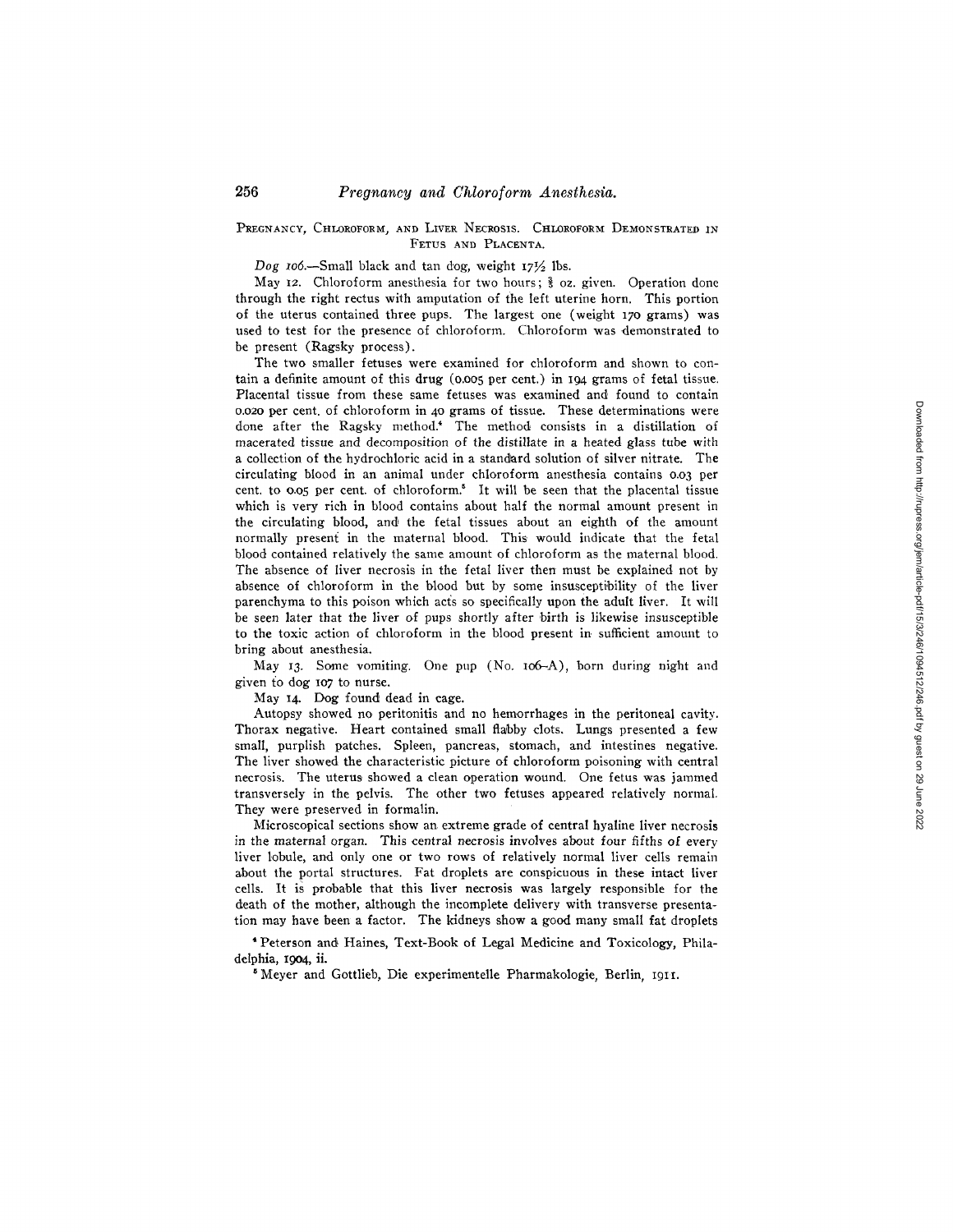in the tubular epithelium, particularly the collecting tubules, and rarely the convoluted tubules. No evidence of cell necrosis.

Placental tissues show the usual picture. There are areas of infarction in the fetal portion of the placenta with complete necrosis of many of the villi, but some of the villi are quite normal. There is the usual zone of necrotic tissue between the maternal and fetal parts of the placenta, with more or less hemorrhage in this zone. There are no hemorrhages into the fetal portion of the placenta.

Sections of fetal tissue show normal parenchyma in the lungs, kidneys, pancreas, and duodenum. Liver sections show absolutely no liver necrosis. Fat stains show a good many fat droplets in the liver parenchyma, perhaps slightly more numerous than normally, but scattered diffusely throughout the parenchyma, perhaps more conspicuous about the portal spaces than in the centers of the lobules.

#### SUMMARY.

Pregnant dogs are susceptible to chloroform administered shortly before delivery or during labor, and show the same degree of liver injury as normal dogs, or even a somewhat greater one.

Chloroform anesthesia may cause more or less hyaline necrosis in the border zone between the maternal and fetal parts of the placenta that may lead to hemorrhage, placental separation, and premature delivery.

Chloroform anesthesia causes no injury to the liver of the fetus nor to any other fetal organ, in spite of the fact that it can be demonstrated to be present in these tissues.

These experiments raise objections to the use of chloroform in pregnant women where an anesthetic must be continued for half an hour or longer. Chloroform anesthesia may be admissible for the few minutes at the end of the delivery, but when operative measures are necessary, before or after delivery, it is a dangerous anesthetic and surely capable of producing injury to the liver in the manner recognized in the case of normal persons.

Objections may be raised to the application of conclusions derived from experiments on dogs to human eases; but the similarity of the effects of chloroform in man and dog surely affords a sound basis of comparison.

Two fundamental facts would seem to be now established:  $(1)$ Normal human adults may be fatally poisoned (late chloroform poisoning) by chloroform anesthesia of one half to one hour's